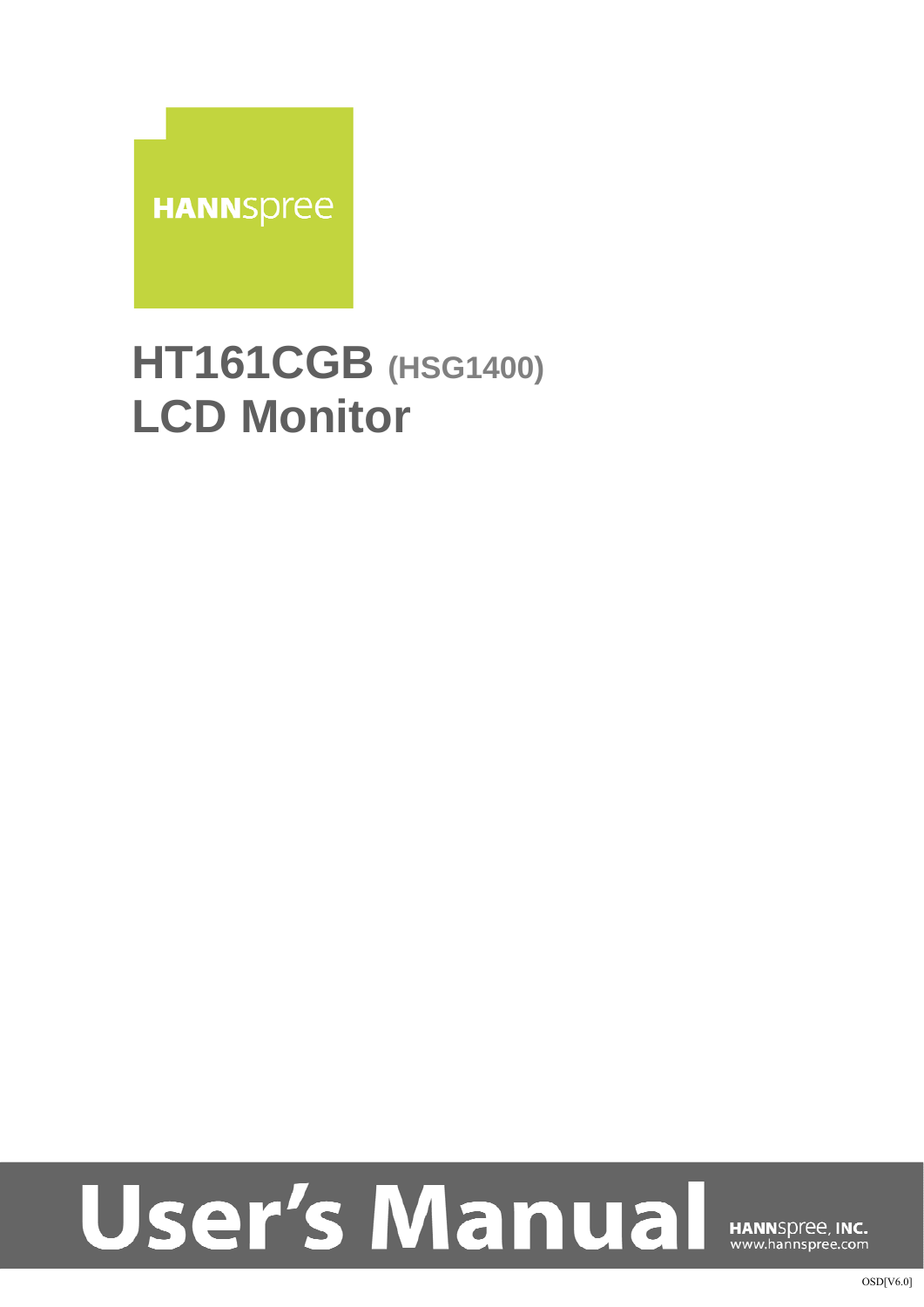Before operating the monitor, please read this manual thoroughly. This manual should be retained for future reference.

# C E

This device complies with requirement of EMC directive 2014/30/EU with regard to Electromagnetic Compatibility, and 2014/35/EU and 93/68/EEC with regard to Low Voltage directive.

【Optional, depend on selected model】

Socket-outlet shall be near the equipment and shall be accessible.

Trademark Notice:



HANNspree products incorporate High-Definition Multimedia Interface  $(HDMI^TM)$  technology.

The terms HDMI and HDMI High-Definition Multimedia Interface, and the HDMI Logo are trademarks or registered trademarks of HDMI Licensing LLC in the United States and other countries.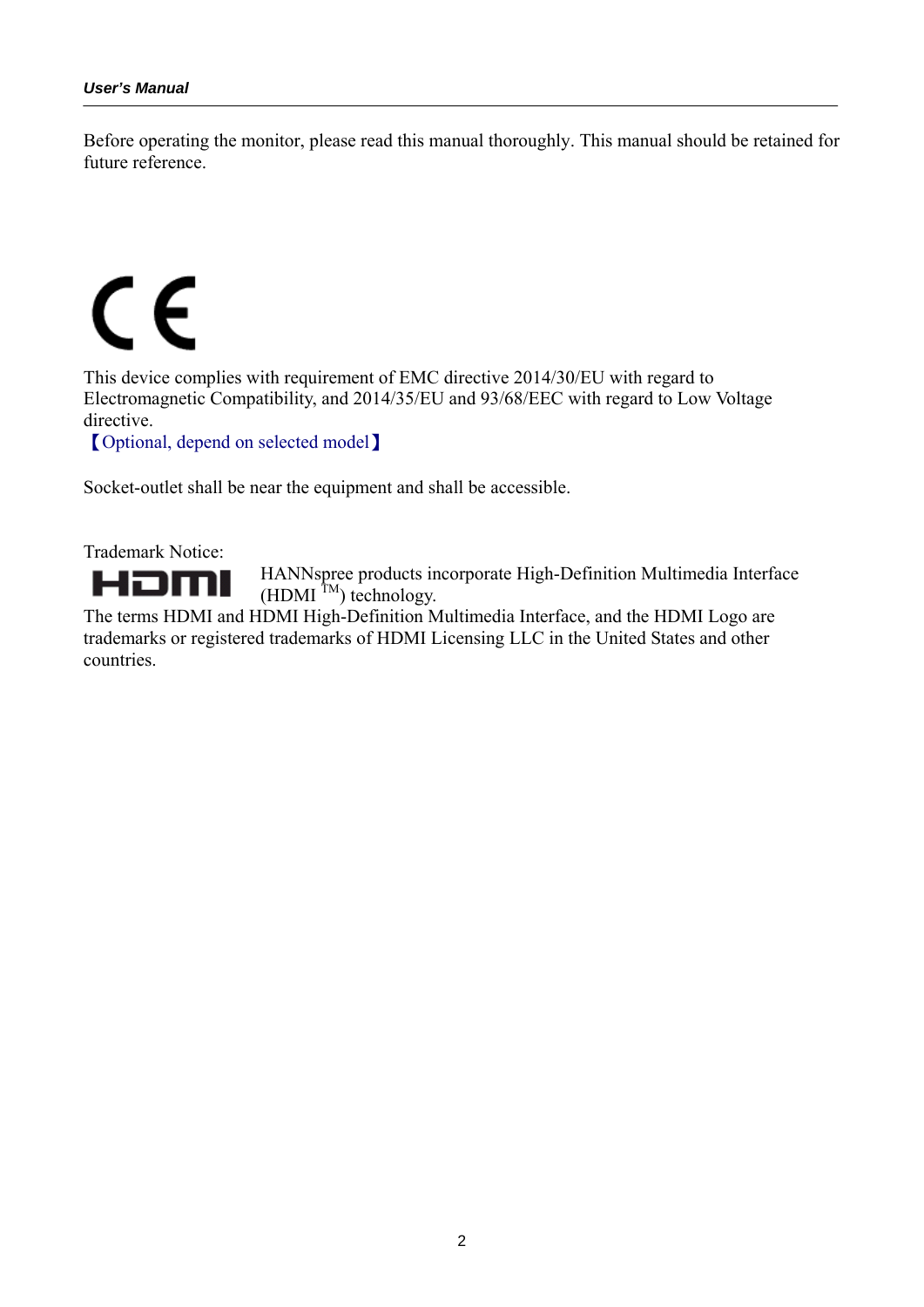#### **RECYCLING INFORMATION**

We, the **HANNspree** care very much about our environment protection strategy and firmly believe that it helps us have healthier earth via appropriate treatment and recycling of industrial technology devices at the end-of-life.

These devices contain recyclable materials, which can be re-decomposed and re-integrated into brand-new marvels. On the contrary, other material can be classified to hazardous and poisoned substances. We strongly encourage you to contact the provided information to recycle this product.

> For more information, please visit http://www.hannspree.eu/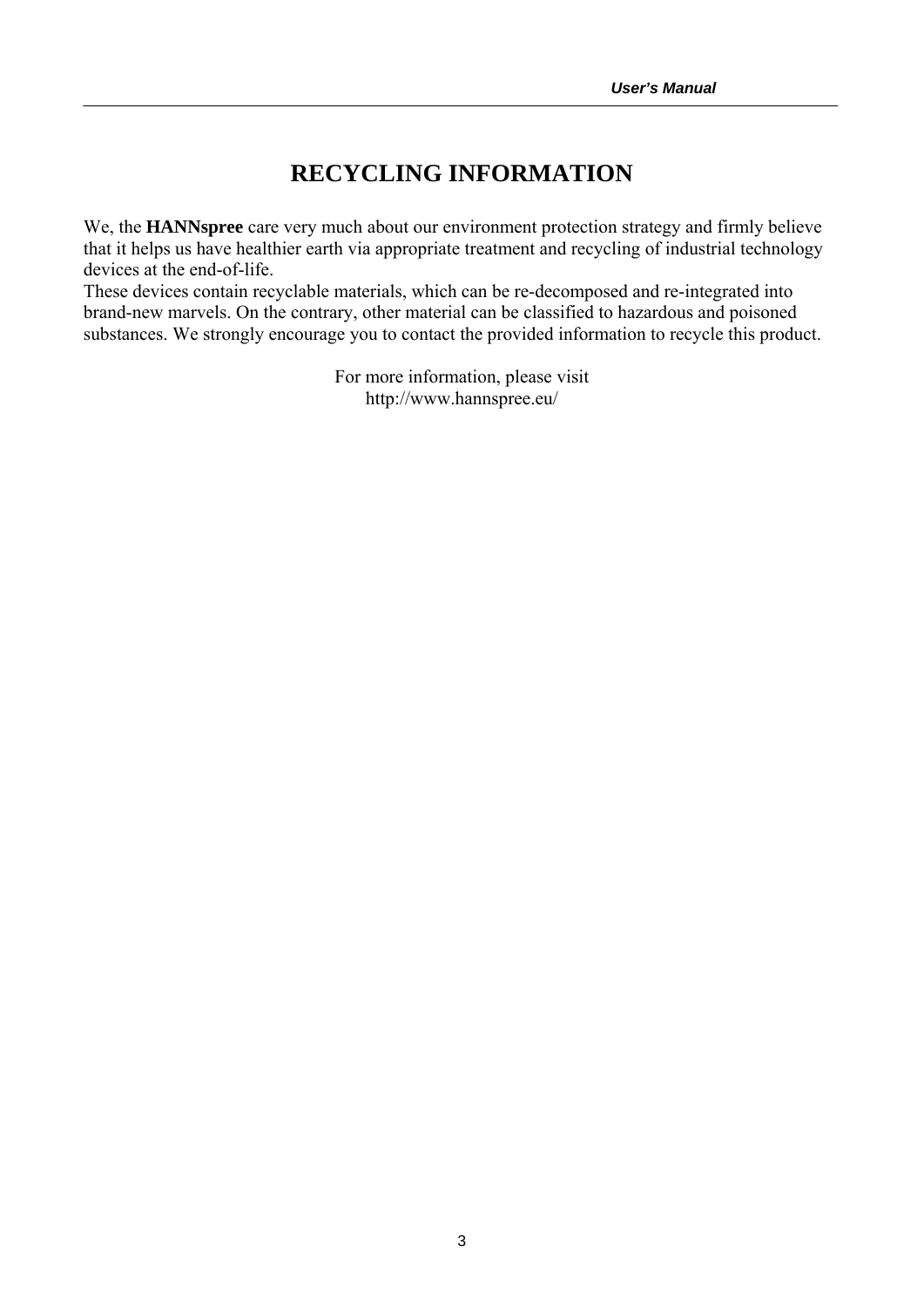### **TABLE OF CONTENTS**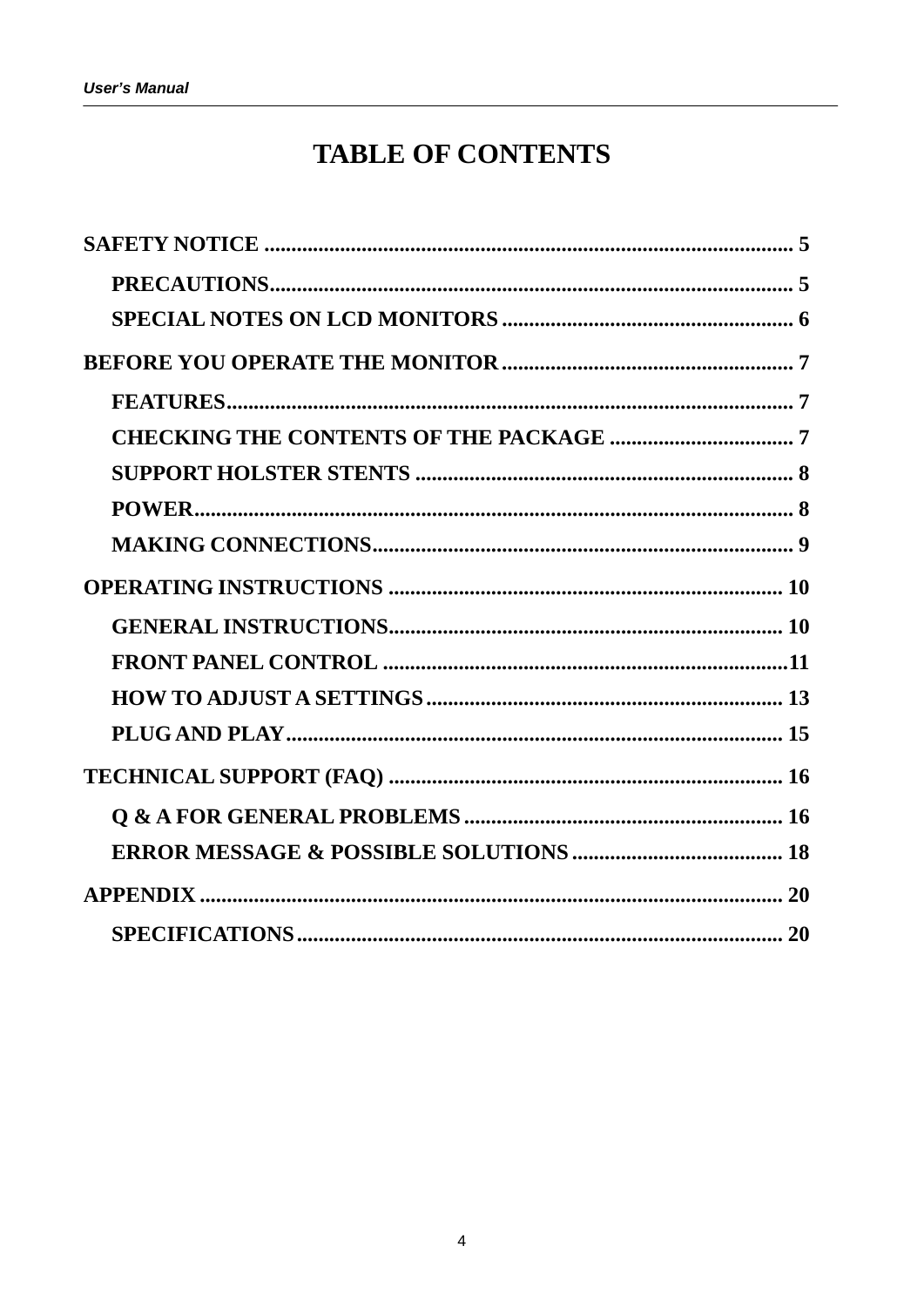## **SAFETY NOTICE**

- 1. The changes or modifications not expressly approved by the party responsible for compliance could void the user's authority to operate the equipment.
- 2. Shielded interface cables and AC power cord, if any, must be used in order to comply with the emission limits.
- 3. The manufacturer is not responsible for any radio or TV interference caused by unauthorized modification to this equipment. It is the responsibilities of the user to correct such interference.
- 4. Only use attachments/accesories specified by the manufacturer.

#### *WARNING:*

To prevent fire or shock hazard, do not expose the monitor to rain or moisture. Dangerously high voltages are present inside the monitor. Do not open the cabinet. Refer servicing to qualified personnel only.

#### **PRECAUTIONS**

- Do not use the monitor near water, e.g. near a bathtub, washbowl, kitchen sink, laundry tub, swimming pool or in a wet basement.
- Do not place the monitor on an unstable cart, stand, or table. If the monitor falls, it can injure a person and cause serious damage to the appliance. Use only a cart or stand recommended by the manufacturer or sold with the monitor. If you mount the monitor on a wall or shelf, use a mounting kit approved by the manufacturer and follow the kit instructions.
- Slots and openings in the back and bottom of the cabinet are provided for ventilation. To ensure reliable operation of the monitor and to protect it from overheating, be sure these openings are not blocked or covered. Do not place the monitor on a bed, sofa, rug, or similar surface. Do not place the monitor near or over a radiator or heat register. Do not place the monitor in a bookcase or cabinet unless proper ventilation is provided.
- The monitor should be operated only from the type of power source indicated on the label. If you are not sure of the type of power supplied to your home, consult your dealer or local power company.
- Unplug the unit during a lighting storm or when it will not be used for long period of time. This will protect the monitor from damage due to power surges.
- Do not overload power strips and extension cords. Overloading can result in fire or electric shock.
- Never push any object into the slot on the monitor cabinet. It could short circuit parts causing a fire or electric shock. Never spill liquids on the monitor.
- Do not attempt to service the monitor by yourself; opening or removing covers can expose you to dangerous voltages and other hazards. Please refer all servicing to qualified service personnel.
- The wall socket shall be installed near the equipment and shall be easily accessible.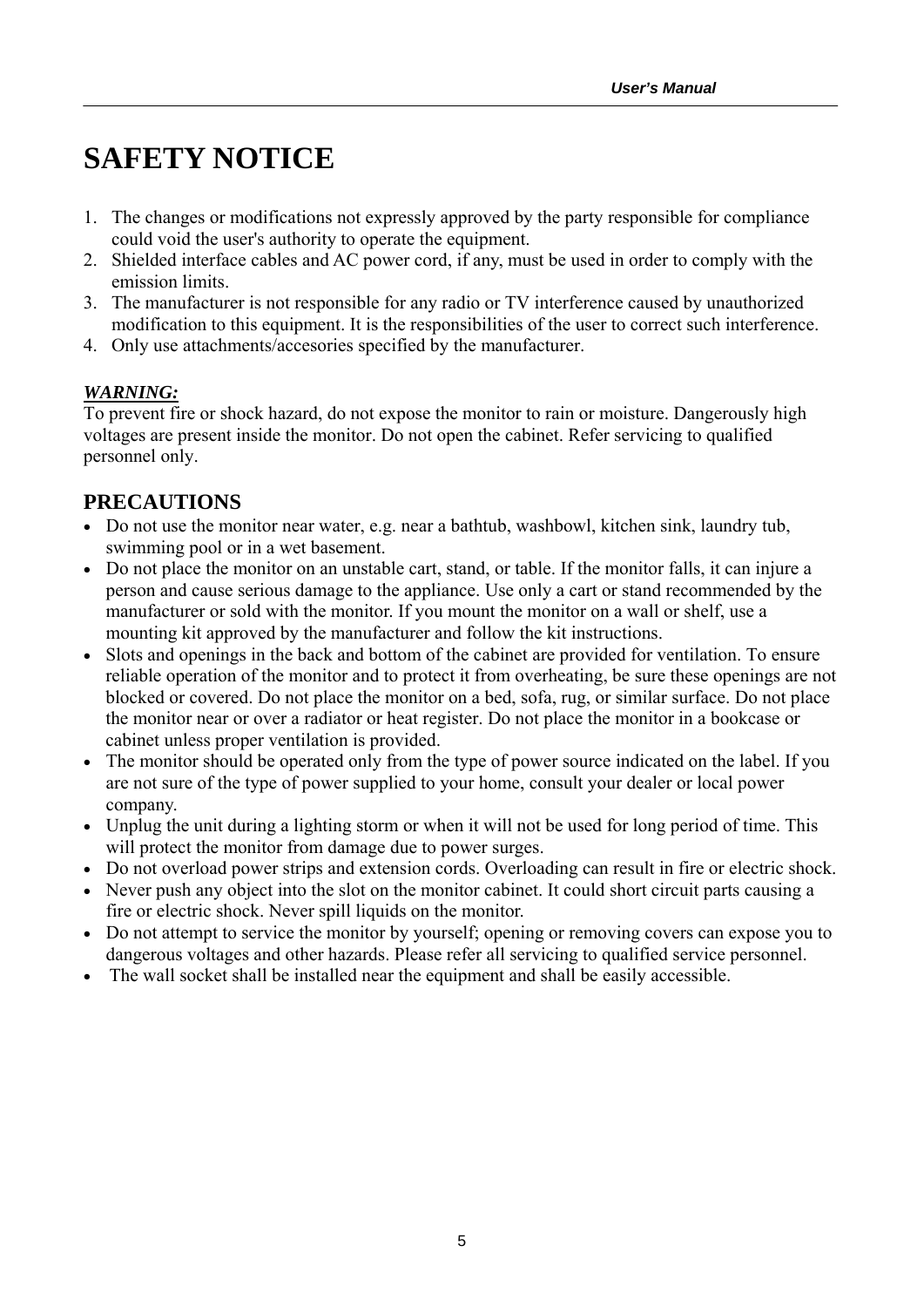#### **SPECIAL NOTES ON LCD MONITORS**

The following symptoms are normal with LCD monitor and do not indicate a problem.

- Due to the nature of the fluorescent light, the screen may flicker during initial use. Turn off the Power Switch and then turn it on again to make sure the flicker disappears.
- You may find slightly uneven brightness on the screen depending on the desktop pattern you use.
- The LCD screen has effective pixels of 99.99% or more. It may include blemishes of 0.01% or less such as a missing pixel or a pixel lit all of the time.
- Due to the nature of the LCD screen, an afterimage of the previous screen may remain after switching the image, when the same image is displayed for hours. In this case, the screen is recovered slowly by changing the image or turning off the Power Switch for hours.
- If the screen suddenly flashes erratically or the backlighting fails, please contact your dealer or service center for repair. Do not attempt to repair the monitor yourself.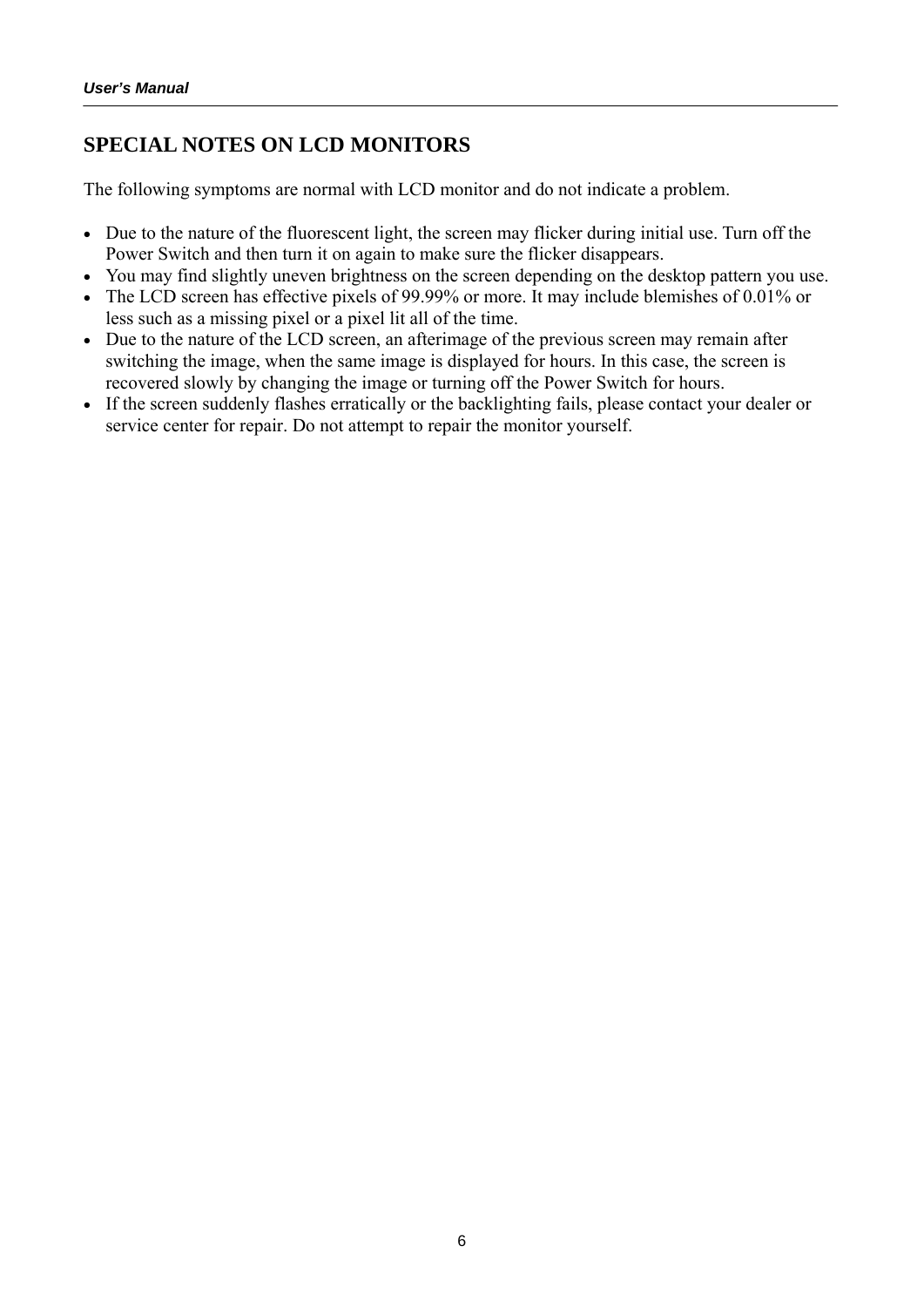## **BEFORE YOU OPERATE THE MONITOR**

#### **FEATURES**

- 39,5cm /15.6" Wide Screen TFT Color LCD Monitor
- Crisp, Clear Display for Windows
- Ergonomic Design
- Space Saving, Compact Case Design

#### **CHECKING THE CONTENTS OF THE PACKAGE**

#### **The product package should include the following items:**

**LCD Monitor** 



Protective Cover

**Cables and User manual** 

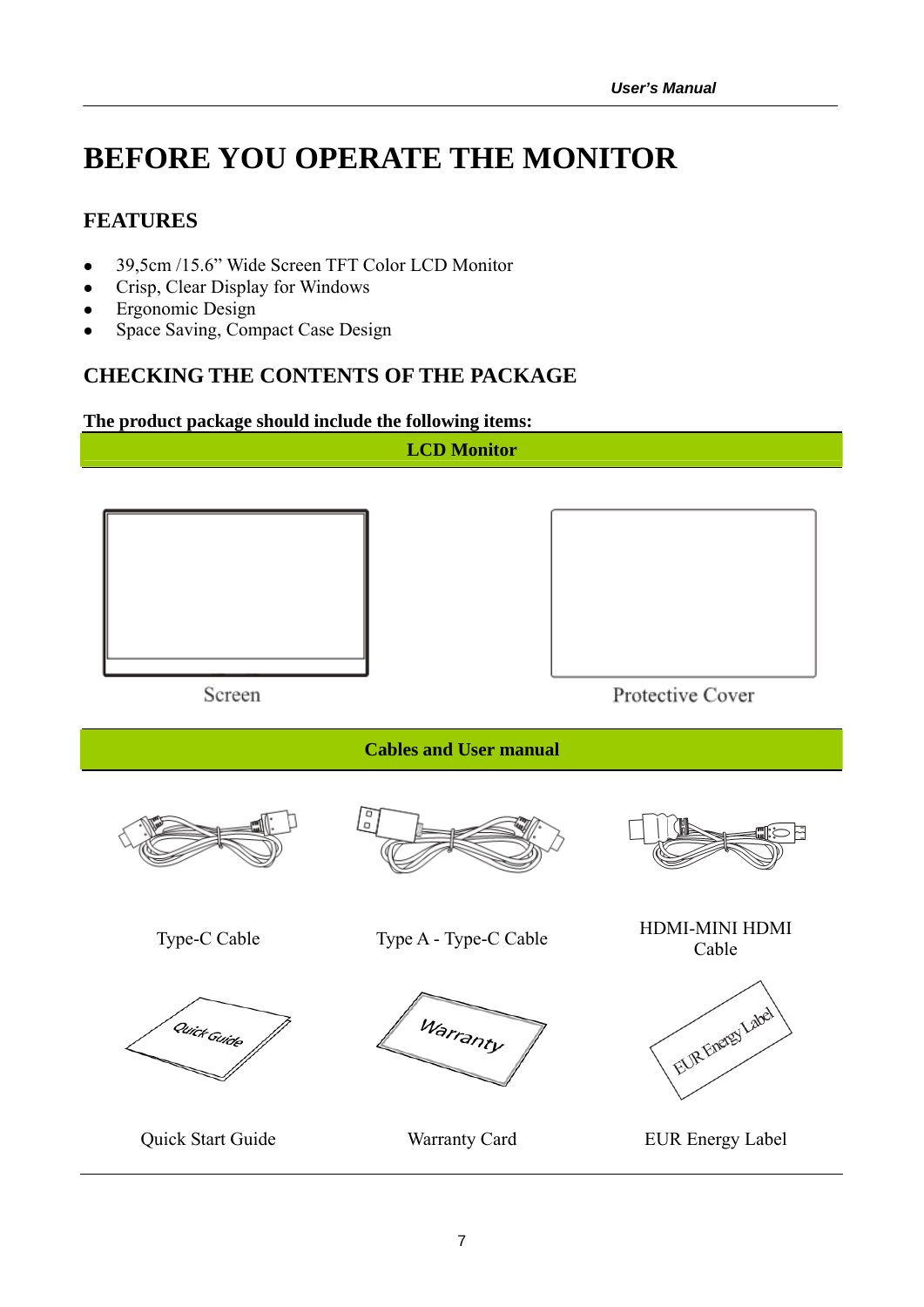#### **SUPPORT HOLSTER STENTS**



(For reference only)

#### **POWER**

#### *POWER SOURCE:*

charge a connected notebook.If the included power adapter is connected to the monitor, then the monitor can.

#### **Note: Power Delivery Output : DC 5V 2A**

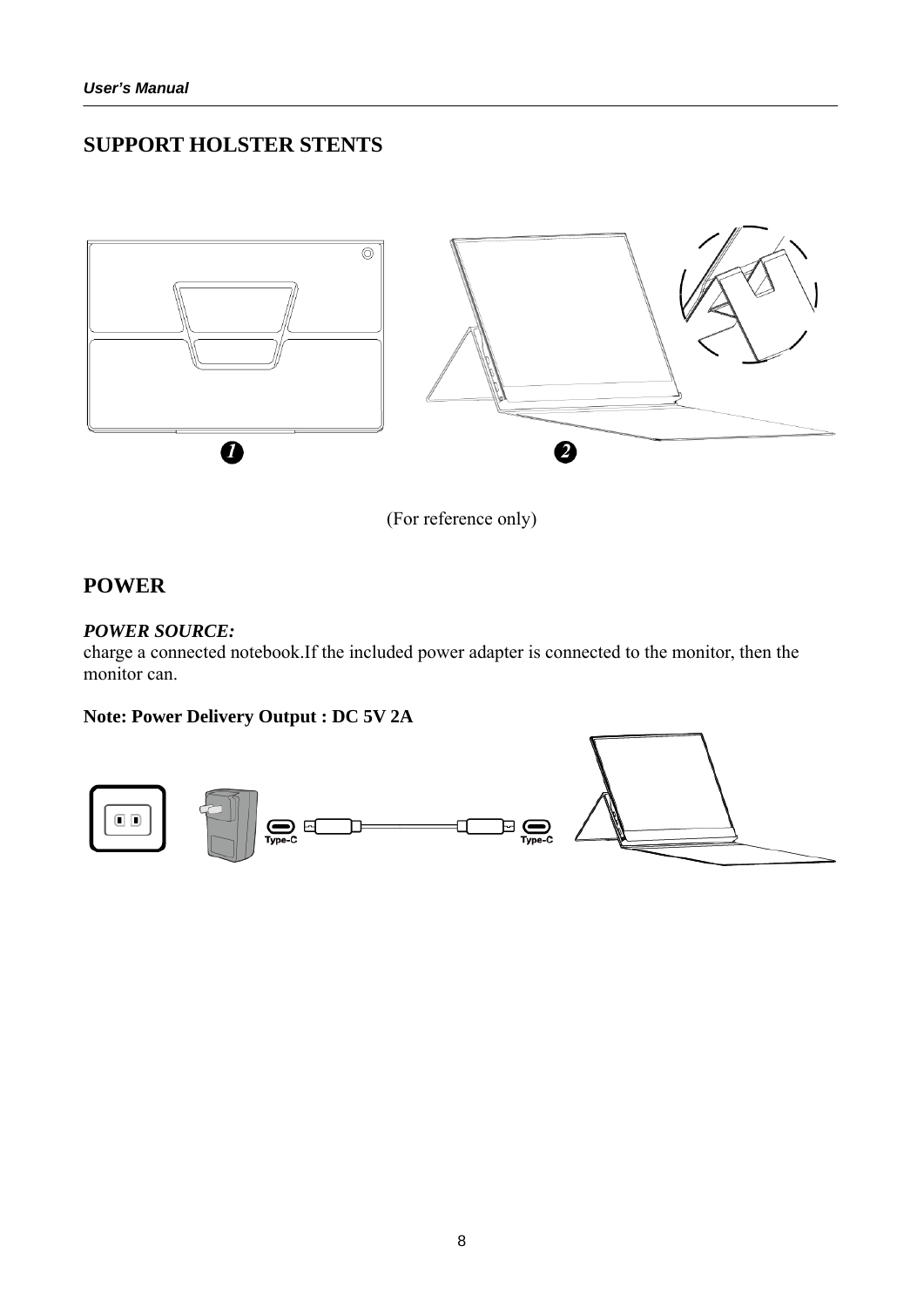#### **MAKING CONNECTIONS**

#### *CONNECTING TO A PC*

Turn off your computer before performing the procedure below.

- 1. Connect one end of the Type-C cable to the back of the monitor and connect the other end to the computer's Type-C port.
- 2. Connect one end of the Type-C cable to the back of the monitor and connect the other end to the PowerAdaptor.
- 3. Connect one end of the HDMI cable (optional) to the back of the monitor and connect the other end to the computer's HDMI port.
- 4. Connect the audio cable between the monitor's audio input and the PC's audio output (green port).
- 5. Turn on your monitor and computer.



| 1 LINE OUT     | 2 HDMI Input   |
|----------------|----------------|
| 3 Type-C Input | 4 Type-C Input |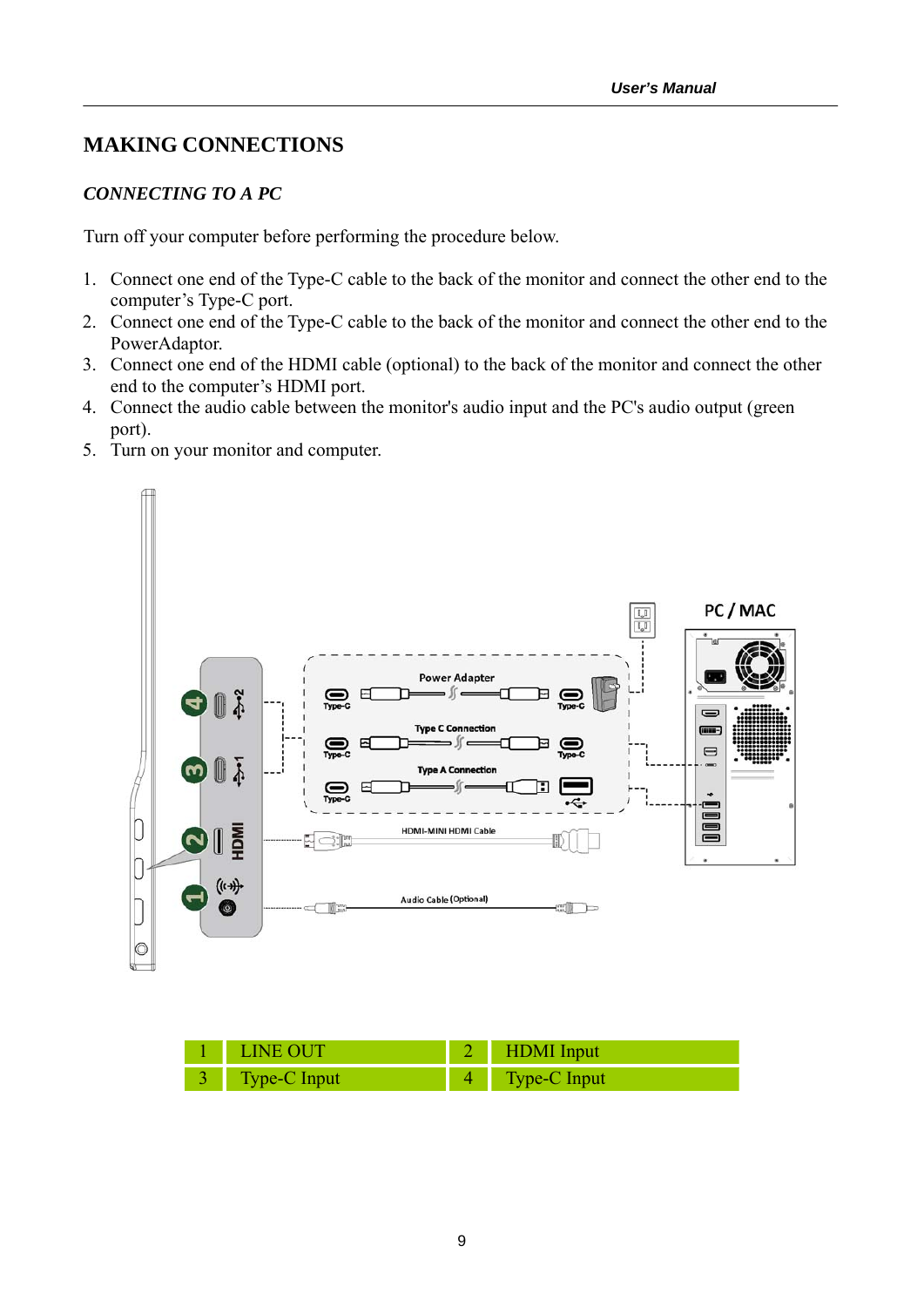## **OPERATING INSTRUCTIONS**

#### **GENERAL INSTRUCTIONS**

Press the power button to turn the monitor on or off. The other control buttons are located on the front panel of the monitor (See Figure 4). By changing these settings, the picture can be adjusted to your personal preferences.

- The power cord should be connected.
- Connect the Signal cable from the monitor to the HDMI card.
- Press the power button to turn on the monitor. The power indicator will light up.

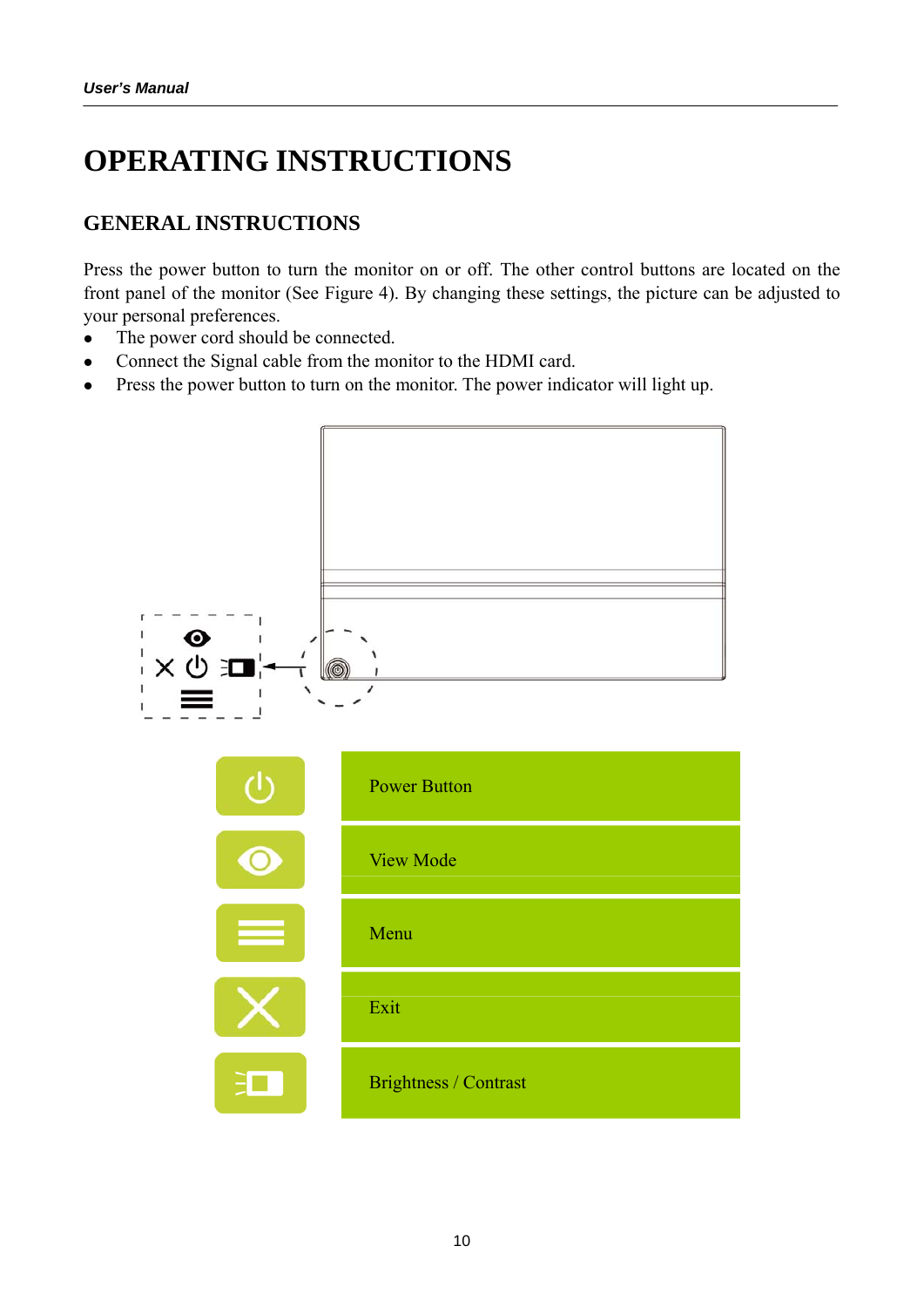#### **FRONT PANEL CONTROL**

**Quick Menu:** 

Press the  $\triangle/\blacktriangledown/\blacktriangleleft$  /  $\blacktriangleright$  key to select activate the Quick Menu.



Note : Follow the key guide that appears on the screen to select the option or make adjustments.

| <b>Menu</b> | <b>Description</b>                                                               |
|-------------|----------------------------------------------------------------------------------|
|             | Activation symbol to turn the various modes on when<br>operating the menu system |
|             | Exit                                                                             |
|             | Toggle the selected options up and down the icon                                 |
|             | Return                                                                           |
|             | Left and right icons toggle your selected choice horizontally                    |
| ≡           | Enter the On-Screen Display (OSD) Menu                                           |
|             | Adjust the Contrast or Brightness                                                |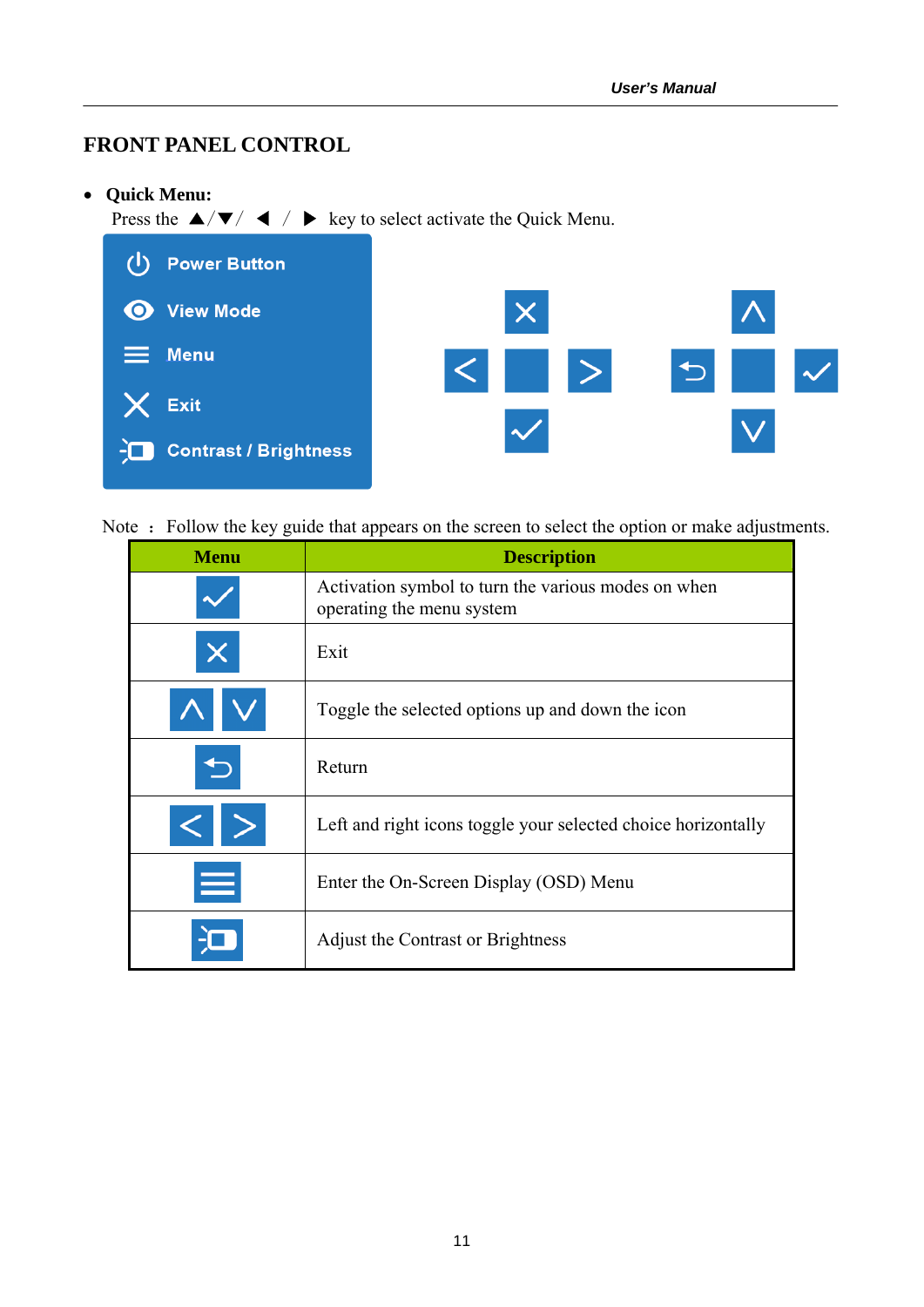#### *NOTES:*

- Do not install the monitor in a location near heat sources such as radiators or air dusts, or in a place subject to direct sunlight, or excessive dust or mechanical vibration or shock.
- Save the original shipping box and packing materials, as they will come in handy if you ever have to ship your monitor.
- For maximum protection, repackage your monitor as it was originally packed at the factory.
- To keep the monitor looking new, periodically clean it with a soft cloth. Stubborn stains may be removed with a cloth lightly dampened with a mild detergent solution. Never use strong solvents such as thinner, benzene, or abrasive cleaners, since these will damage the cabinet. As a safety precaution, always unplug the monitor before cleaning it.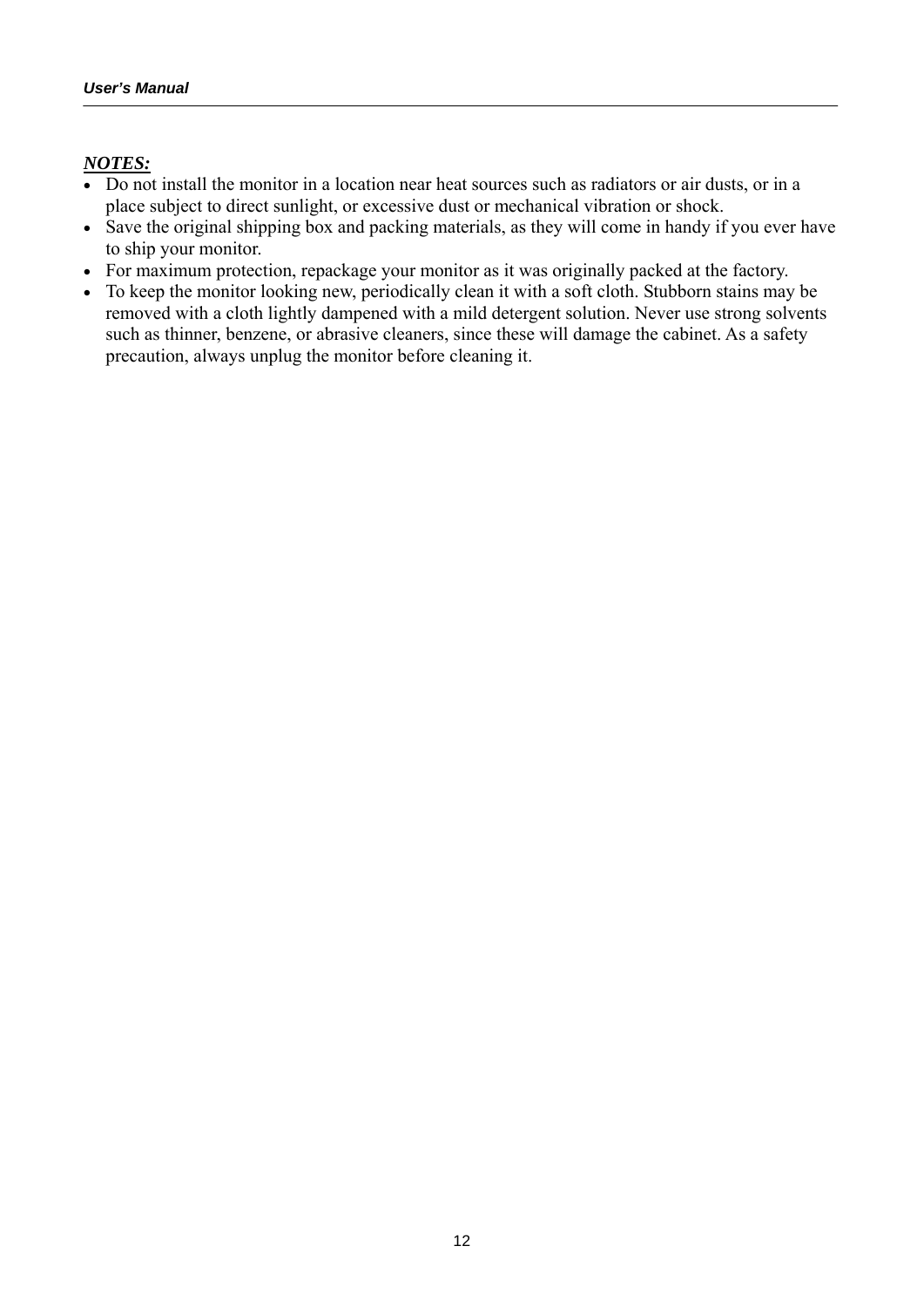#### **HOW TO ADJUST A SETTINGS**

#### **General Operations:**

1. Press the Middle  $\Box$  Key and to Select the  $\Box$  key to display the On-Screen Disply (OSD) Menu.

| 郦<br>Input<br><b>Select</b> | $\begin{pmatrix} 1 \\ 0 \\ 0 \end{pmatrix}$<br><b>Audio</b><br><b>Adjust</b> | $\odot$<br><b>View</b><br><b>Mode</b> | $\mathscr{C}$<br><b>Color</b><br><b>Adjust</b> | $\frac{1}{2}$<br><b>Manual Image</b><br><b>Adjust</b> | <b>Setup</b><br>Menu |
|-----------------------------|------------------------------------------------------------------------------|---------------------------------------|------------------------------------------------|-------------------------------------------------------|----------------------|
|                             | <b>HDMI</b><br><b>Type C</b>                                                 |                                       |                                                |                                                       |                      |
|                             |                                                                              |                                       |                                                |                                                       |                      |
|                             |                                                                              |                                       |                                                |                                                       |                      |

2. Press the  $\blacktriangleleft$  or  $\blacktriangleright$  key to select the main menu, Then press the  $\blacktriangleleft$   $\blacktriangleright$  key to enter the selected menu.

| 驷<br><b>Input</b><br><b>Select</b>      | $\begin{pmatrix} 1 \\ 0 \\ 0 \end{pmatrix}$<br><b>Audio</b><br><b>Adjust</b> | $\bullet$<br><b>View</b><br><b>Mode</b> | <b>Color</b><br><b>Adjust</b>                  | 「し<br><b>Manual Image</b><br><b>Adjust</b> | <b>Setup</b><br><b>Menu</b> |
|-----------------------------------------|------------------------------------------------------------------------------|-----------------------------------------|------------------------------------------------|--------------------------------------------|-----------------------------|
| <b>Sharpness</b><br><b>Aspect Ratio</b> | 2<br>▶                                                                       |                                         | <b>Fill Aspect Ratio</b><br><b>Full Screen</b> |                                            |                             |
| Overscan                                | Þ                                                                            |                                         |                                                |                                            |                             |
|                                         |                                                                              |                                         |                                                |                                            |                             |
|                                         |                                                                              |                                         |                                                |                                            |                             |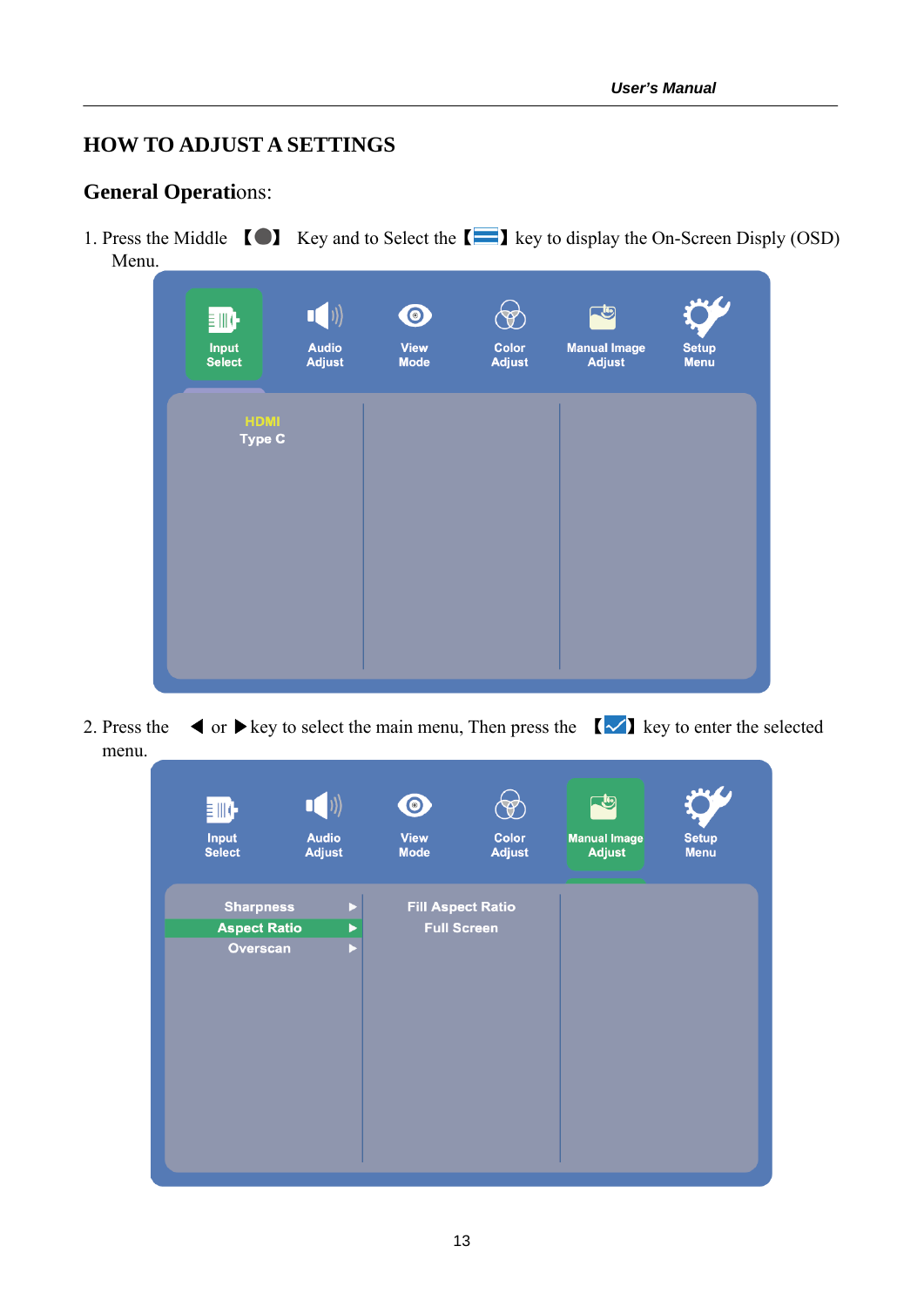| EMC-                                     | $\begin{pmatrix} 1 \\ 0 \\ 0 \end{pmatrix}$ |   | $\bf{O}$            | ⊛                      |   | -9                                   |                      |
|------------------------------------------|---------------------------------------------|---|---------------------|------------------------|---|--------------------------------------|----------------------|
| Input<br><b>Select</b>                   | <b>Audio</b><br><b>Adjust</b>               |   | View<br><b>Mode</b> | Color<br><b>Adjust</b> |   | <b>Manual Image</b><br><b>Adjust</b> | <b>Setup</b><br>Menu |
| <b>Contrast / Brightness</b>             |                                             | ▶ | <b>Contrast</b>     |                        | ▶ |                                      |                      |
| <b>Color Temperature</b>                 |                                             | Þ | <b>Brightness</b>   |                        |   |                                      |                      |
| <b>Color Space</b><br><b>Color Range</b> |                                             |   |                     |                        |   |                                      |                      |
|                                          |                                             |   |                     |                        |   |                                      |                      |
|                                          |                                             |   |                     |                        |   |                                      |                      |
|                                          |                                             |   |                     |                        |   |                                      |                      |

3. Press the **▲** or ▼ key to select the desired menu option. Press the  $\sqrt{\phantom{a}}\$ key to enter the sub-menu.

4. Press the  $\blacktriangle$  or  $\nabla$  key to select the setting, Then press  $\lfloor \blacktriangleleft \rfloor$  key to confirm. Or press the  $\blacktriangleleft$  or  $\blacktriangleright$ key to make adjustments.

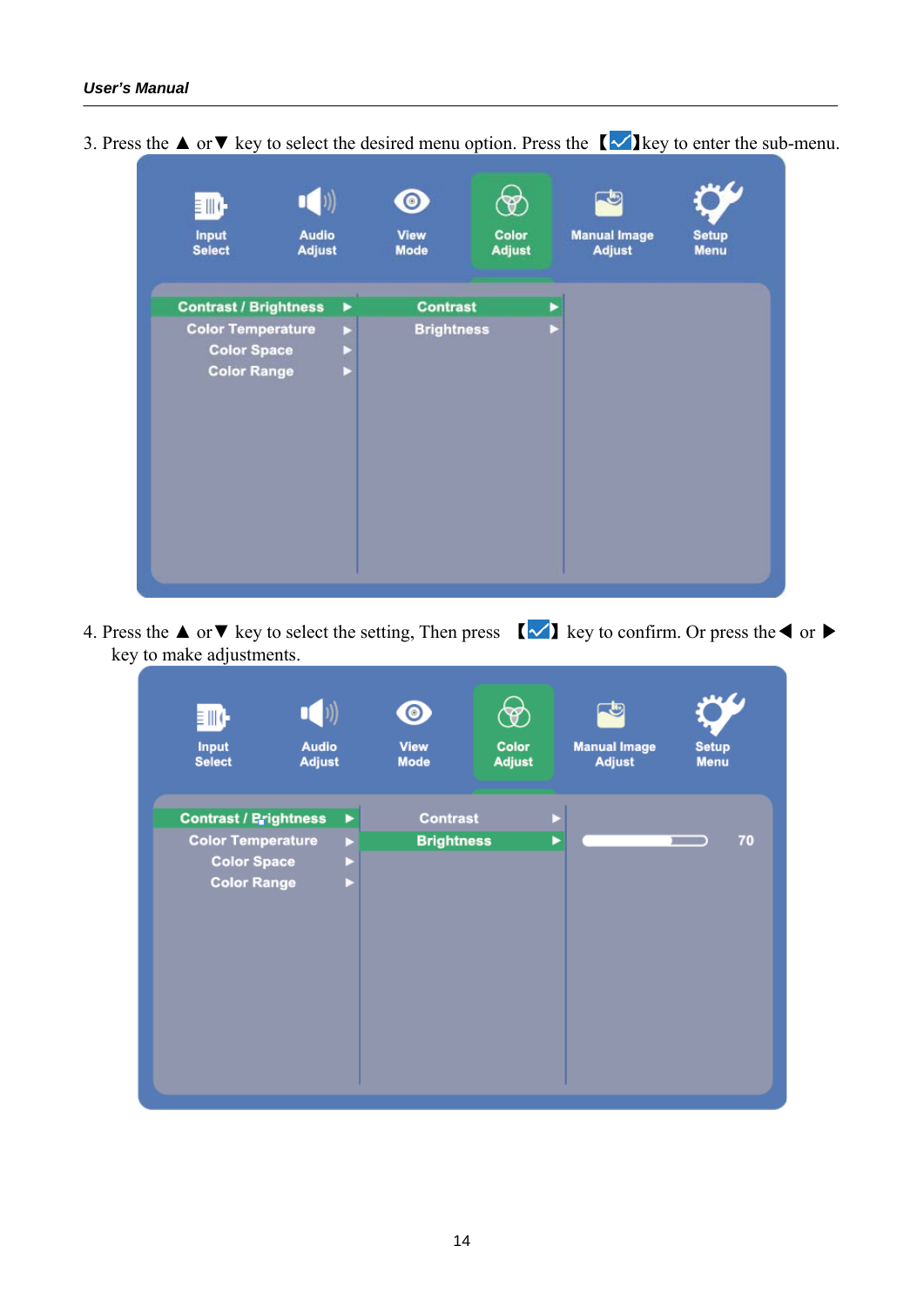#### **PLUG AND PLAY**

#### **Plug & Play DDC2B Feature**

This monitor is equipped with VESA DDC2B capabilities according to the VESA DDC STANDARD. It allows the monitor to inform the host system of its identity and, depending on the level of DDC used, communicate additional information about its display capabilities. The DDC2B is a bidirectional data channel based on the I²C protocol. The host can request EDID information over the DDC2B channel.

#### **THIS MONITOR WILL APPEAR TO BE NON-FUNCTIONAL IF THERE IS NO VIDEO INPUT SIGNAL. IN ORDER FOR THIS MONITOR TO OPERATE PROPERLY, THERE MUST BE A VIDEO INPUT SIGNAL.**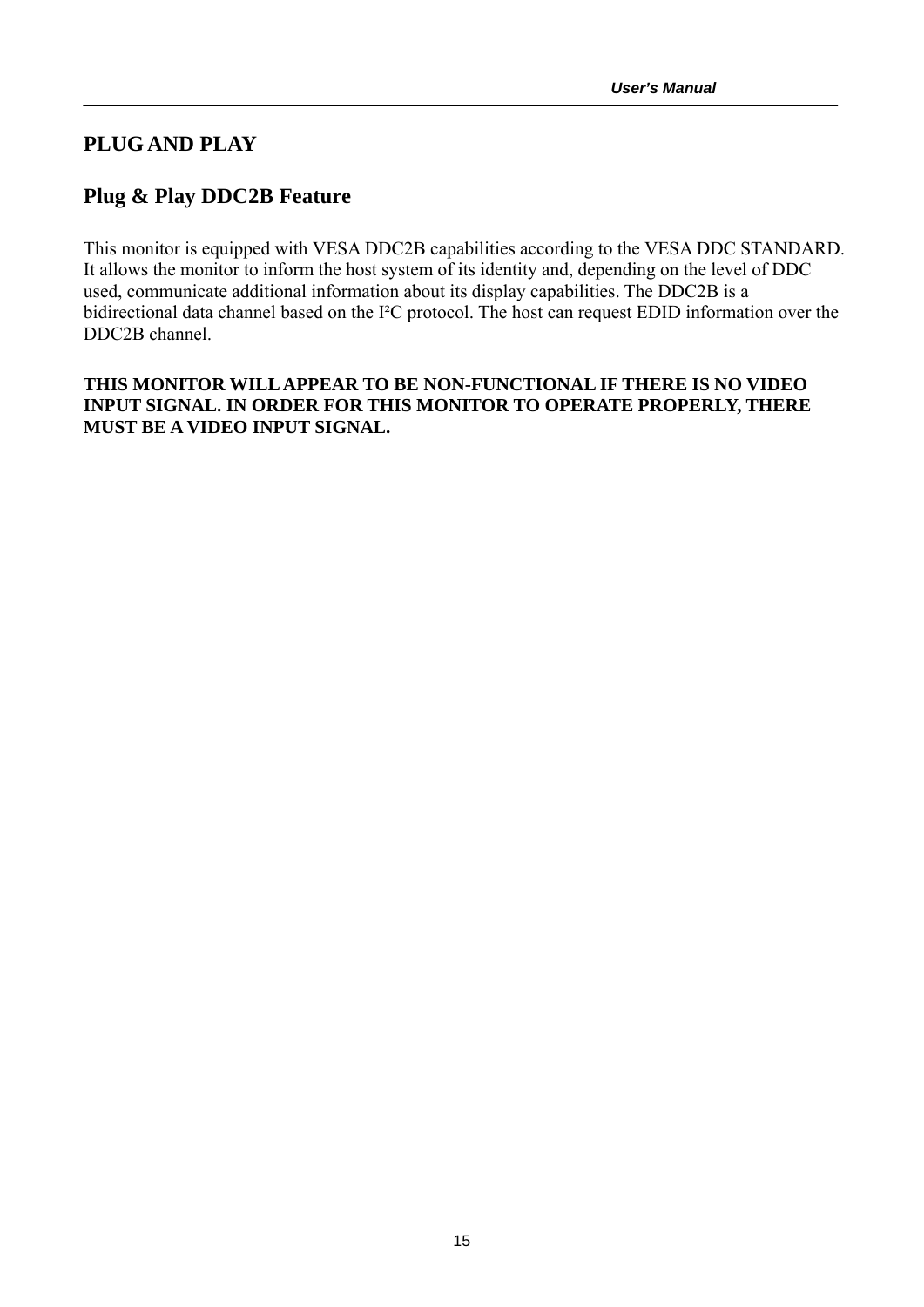## **TECHNICAL SUPPORT (FAQ)**

### **Q & A FOR GENERAL PROBLEMS**

| <b>PROBLEM &amp; QUESTION</b>                                     | <b>POSSIBLE SOLUTION</b>                                                                                                                                                                                                                                                                                                                                                                                                                                                                 |
|-------------------------------------------------------------------|------------------------------------------------------------------------------------------------------------------------------------------------------------------------------------------------------------------------------------------------------------------------------------------------------------------------------------------------------------------------------------------------------------------------------------------------------------------------------------------|
| Power LED is not on                                               | *Check if the Power Switch is in the ON position.<br>*Power Cord should be connected.                                                                                                                                                                                                                                                                                                                                                                                                    |
| No Plug & Play                                                    | * Check if the PC system is Plug & Play compatible.<br>*Check if the Video Card is Plug & Play compatible.<br>*Check if any plug pins on the HDMI connector are<br>bent.                                                                                                                                                                                                                                                                                                                 |
| The display is too dark or too bright.                            | *Adjust the Contrast and Brightness Controls.                                                                                                                                                                                                                                                                                                                                                                                                                                            |
| Picture bounces or a wave pattern is<br>present in the picture    | *Move electrical devices that may cause electrical<br>interference.                                                                                                                                                                                                                                                                                                                                                                                                                      |
| The power LED is ON (Blue) but there's<br>no video or no picture. | *Computer Power Switch should be in the ON<br>position.<br>*Computer Video Card should be snugly seated in its<br>slot.<br>*Make sure monitor's video cable is properly<br>connected to the computer.<br>*Inspect monitor's video cable and make sure none<br>of the pins are bent.<br>*Make sure computer is operational by hitting the<br>CAPS LOCK key on the keyboard while observing<br>the CAPS LOCK LED. The LED should either turn<br>ON or OFF after hitting the CAPS LOCK key. |
| Missing one of the primary colors (RED,<br>GREEN, or BLUE)        | *Inspect the monitor's video cable and make sure that<br>none of the pins are bent.                                                                                                                                                                                                                                                                                                                                                                                                      |
| Screen image is not centered or sized<br>properly.                | * Adjust pixel frequency CLOCK and PHASE or<br>press hot-key                                                                                                                                                                                                                                                                                                                                                                                                                             |
| Picture has color defects<br>(White does not look white)          | *Adjust RGB color or select color temperature.                                                                                                                                                                                                                                                                                                                                                                                                                                           |
| The screen resolution needs to be adjusted                        | *Use win 2000/ME/XP Right click anywhere on<br>desktop and select Properties>Settings>Screen<br><b>Resolution</b> . Use the silder to adjust the reslution<br>and click Apply.                                                                                                                                                                                                                                                                                                           |
| No sound is outputted from monitor's<br>built-in speaker          | *Make sure PC audio output cable is connected to<br>screen's LINE IN port (or AUDIO IN port).<br>*Make sure the sound volume adjustment can be<br>clearly identified.<br>*Make sure the System > Silence option in the<br>monitor menu is on.<br>*While transferring via HDMI port but no sound is<br>outputted, it is recommended to select AUDIO<br>INPUT as a PC option, and make sure PC audio                                                                                       |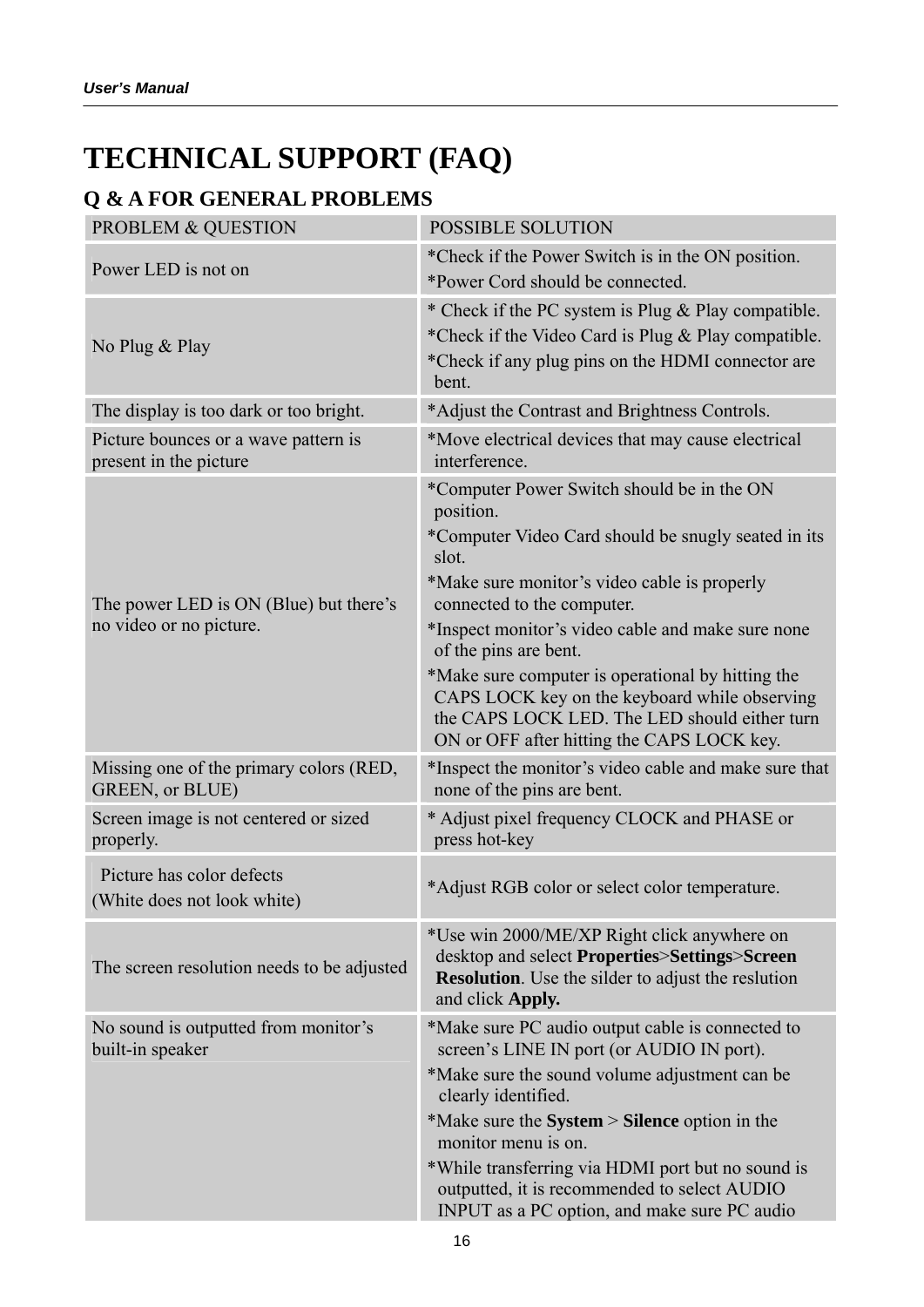output cable is connected to monitor's LINE IN port(or AUDIO IN port). [For HDMI Input only]

#### **Addendum related to Windows 7 / Windows 8 / Windows 10**

When you encounter display problem under Windows 7/ Windows 8 / Windows 10, you need to do the following:

- 1. Make sure your PC computer (Hardware requirement) can support Windows 7/ Windows 8/ Windows 10.
- 2. Make sure your video card can run Windows 7/ Windows 8 / Windows 10.
- 3. If your video card can support Windows 7/ Windows 8, need to install the latest Windows 7/ Windows 8 / Windows 10 driver of your video card.

Suggest to do the following:

- 1. Install the latest Windows 7/ Windows 8 / Windows 10 video driver of your video card.
- 2. Try to use the recommended display resolution that is supported by the monitor.
- 3. If the recommended display resolution is not working, try the second recommended display resolution.

| $35,56$ cm / 14" (16:9)                                                   | 1366×768@60Hz            | 1366×768@50Hz             |
|---------------------------------------------------------------------------|--------------------------|---------------------------|
| 39,6cm / 15.6" (16:9)                                                     | 1366×768@60Hz            | 1366×768@75Hz             |
| $40,64$ cm / $16$ " (16:9)                                                | 1366×768@60Hz            | 1366×768@50Hz             |
| $43,2$ cm / 17" (16:10)                                                   | 1440×900@60Hz            | 1440×900@75Hz             |
| 47cm / 18.5" (16:9)                                                       | 1366×768@60Hz            | $1366 \times 768 @ 75 Hz$ |
| 48,3cm / 19" (5:4)                                                        | $1280 \times 1024$ @60Hz | $1280 \times 1024$ @ 75Hz |
| $48,3$ cm / 19" (16:10)                                                   | 1440×900@60Hz            | 1440×900@75Hz             |
| $51 \text{cm} / 20$ " (16:9)                                              | 1600×900@60Hz            | 1600×900@50Hz             |
| $56cm / 22$ " (16:10)                                                     | 1680×1050@60Hz           | 1680×1050@50Hz            |
| $54,6cm / 21.5$ " (16:9)<br>58,4cm / 23" (16:9)<br>$60cm / 23.6$ " (16:9) | 1920×1080@60Hz           | 1920×1080@50Hz            |
| 62,5cm / 24.6(16.9)<br>68,6cm / 27" $(16.9)$                              |                          |                           |
| $70cm / 27.5$ " (16:10)                                                   | 1920×1200@60Hz           | 1920×1200@50Hz            |

And if you still have display problem after doing the above procedure, please visit Hannspree support and Service Website: http://www.hannspree.eu/en/monitors

Windows is a registered trademark of Microsoft Corporation.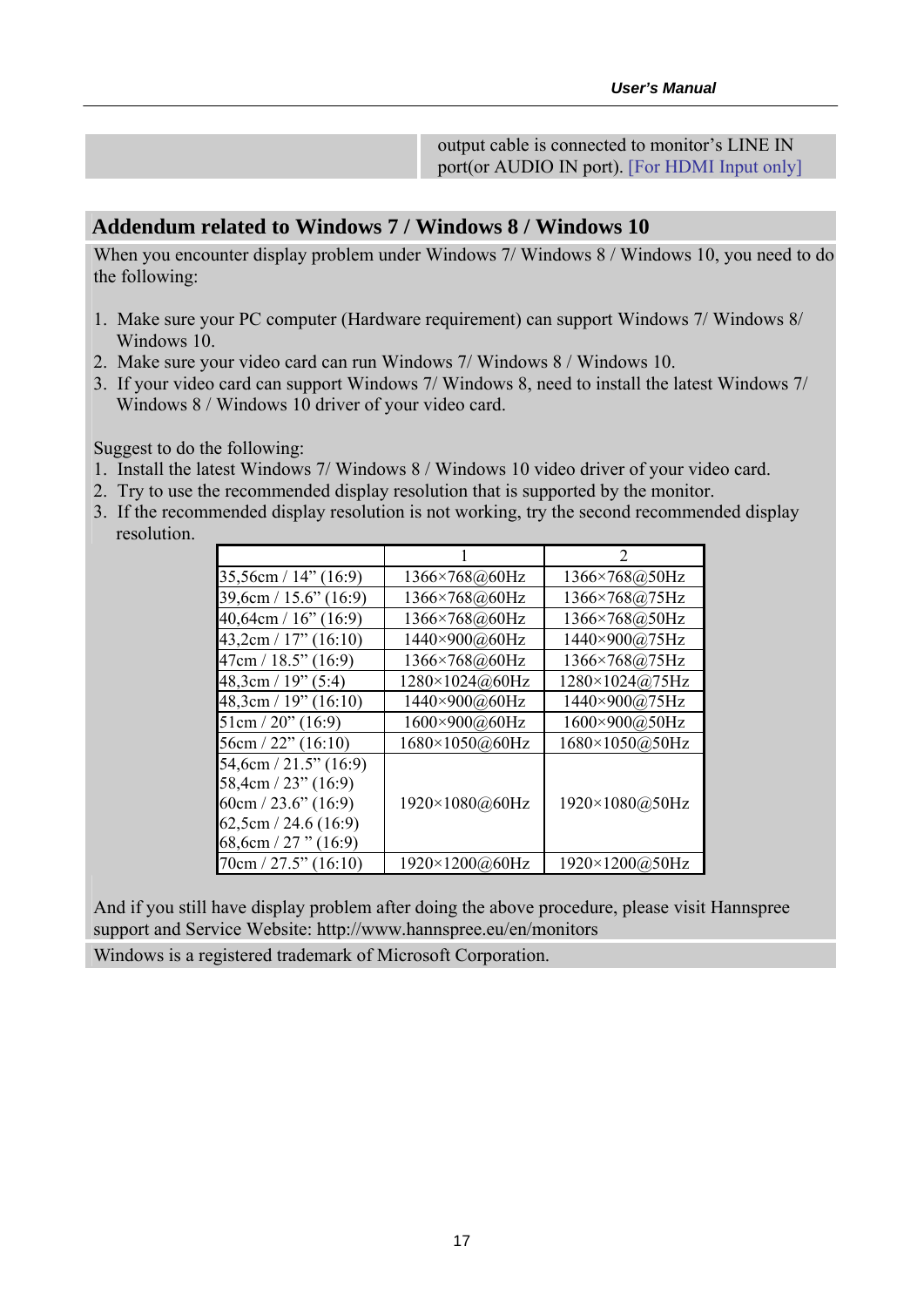#### **ERROR MESSAGE & POSSIBLE SOLUTIONS**

#### **CABLE NOT CONNECTED:**

- 1. Check that the signal-cable is properly connected, if the connector is loose, tighten the connector's screws.
- 2. Check the signal-cable's connection pins for damage.

#### **INPUT NOT SUPPORT :**

Your computer has been set to unsuitable display mode, set the computer to display mode given in the following table.

#### **MODE RESOLUTION HORIZONTAL FREQUENCY (KHz) VERTICAL FREQUENCY (Hz)**  1 640×400 @70Hz 31.469 70.087 2 640×480 @60Hz 31.469 59.940 3 640×480 @70Hz 36.052 70.004 4 640×480 @67Hz 35.000 66.667 5 640×480 @72Hz 37.861 72.809 6 640×480 @75Hz 37.500 37.500 75.000 7 720×400 @70Hz 31.469 70.087 8 800×600 @56Hz 35.156 56.250 9 800×600 @60Hz 37.879 60.317 10 800×600 @72Hz 48.077 48.077 72.188 11 800×600 @75Hz 46.875 75.000  $12 \t\t 832 \times 624 \t\t 275$  49.725 75.000 13 1024×768 @60Hz 48.363 60.004 14 1024×768 @70Hz 56.476 56.476 70.069 15 1024×768 @75Hz 60.023 75.029 16 1152×870 @75Hz 68.681 75.062 17 1152×864 @75Hz 67.500 75.000 18 1280×720 @60Hz 45.000 45.000 60.000 19 1280×960  $@60Hz$  60.000 60.000 60.000 20 1280×960 @75Hz 74.592 74.443 21 1280×768 @60Hz 47.776 59.870 22 1280×768 @75Hz 60.289 13893 23 1280×1024 @60Hz 63.981 60.020 24 1280×1024 @75Hz 79.976 75.025 25 1360×768 @60Hz 47.712 60.015 26 1440×900 @60Hz 55.469 59.901 27 1440×900 @75Hz 70.635 74.984

#### *FACTORY PRESET TIMING TABLE:*

28 1400×1050 @60Hz 64.744 59.948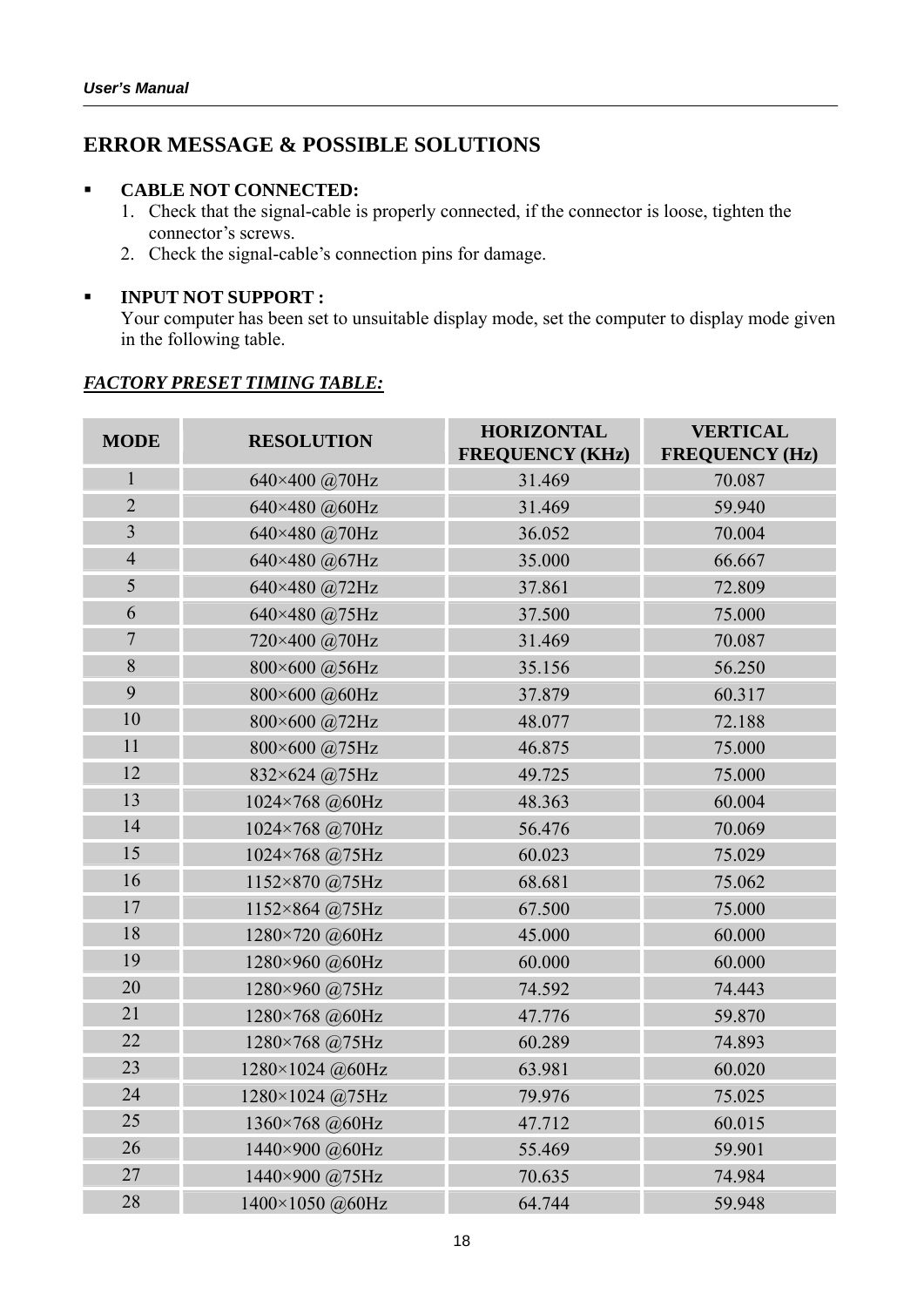#### *User's Manual*

| 29 | $1680\times1050$ @60Hz   | .290 | 59.954 |
|----|--------------------------|------|--------|
| 30 | $1920 \times 1080$ @60Hz | .500 | 60.000 |

#### *(Video mode)*

| <b>MODE</b> | <b>RESOLUTION</b> |
|-------------|-------------------|
|             | 640×480p @60Hz    |
| 2           | 720×480i @60Hz    |
| 3           | 720×480p@60Hz     |
| 4           | 720×576i @50Hz    |
| 5           | 720×576p @50Hz    |
| 6           | 1280×720p @60Hz   |
| 7           | 1920×1080i @50Hz  |
| 8           | 1920×1080i @60Hz  |
| 9           | 1920×1080p @50Hz  |
| 10          | 1920×1080p @60Hz  |

\*\* We ensure that the monitor can be lighted under interlace signal mode, but we can not guarantee the image quality.